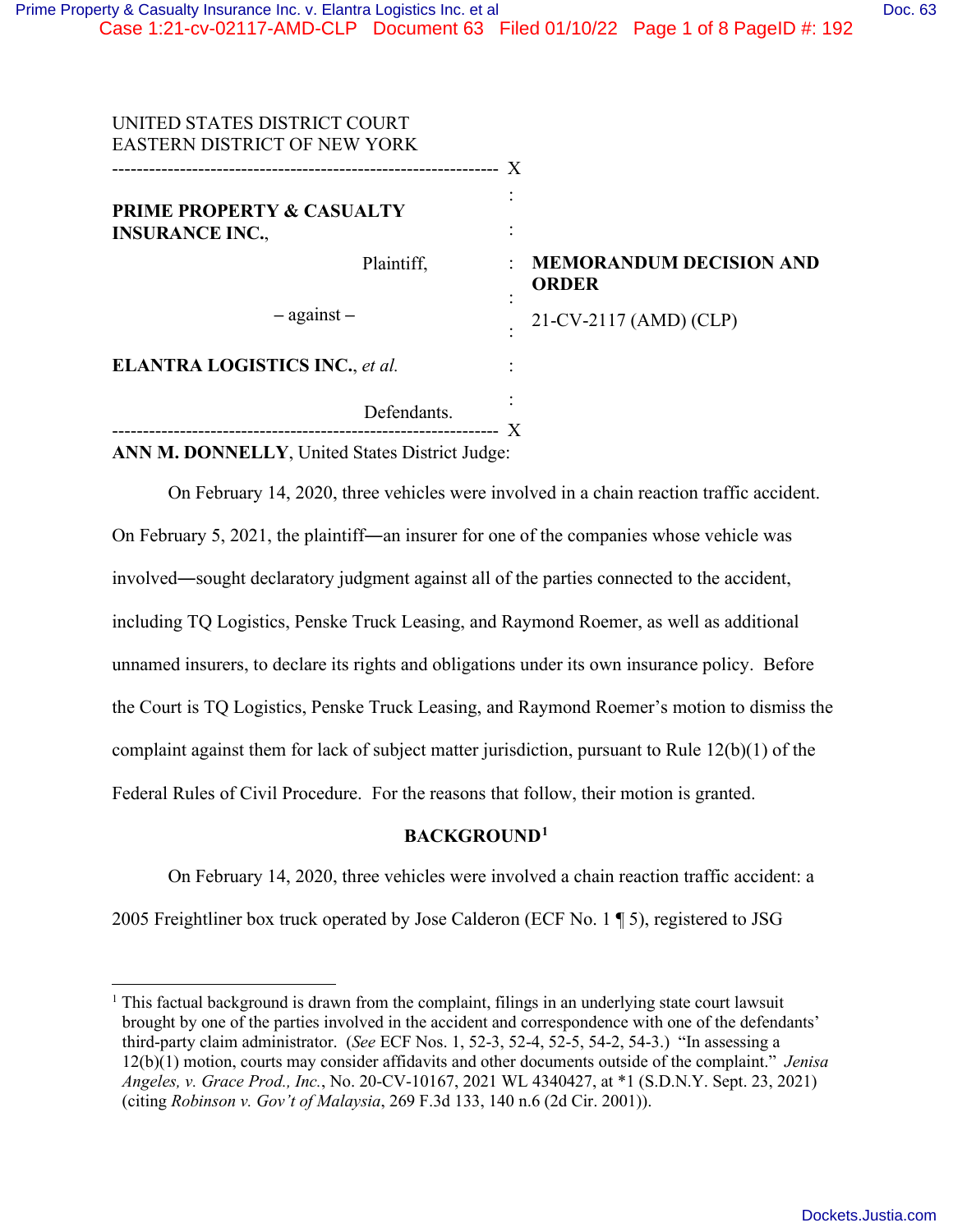Transport, LLC (*id.* ¶ 6), and leased to Elantra Logistics, Inc. (*id.* ¶ 3), whose president is Andrew Feinman (*id.* ¶ 4) (collectively the "Box Truck defendants"); a 2009 Toyota Sienna van driven by and registered to Jenchi Ku (*id.* ¶ 8), whose passenger was Pai Ling Chen (*id.* ¶ 7) (collectively the "Van defendants"); and a 2014 Freightliner tractor operated by Raymond Roemer (*id.* ¶ 11), registered to Penske Truck Leasing Co., LP (*id.* ¶ 10), to which TQ Logistics "provided trucking services" (*id.* ¶ 9) (collectively the "Tractor defendants"). At the time, the plaintiff provided commercial motor vehicle insurance for Elantra, one of the Box Truck defendants. (*Id.* ¶¶ 19-34.)

On July 7, 2020, the claim administrator for one of the Tractor defendants, TQ Logistics, issued a subrogation demand to the plaintiff, advising that it considered the plaintiff's insured, Elantra, liable. (*Id.* ¶ 9; ECF No. 54-2.) On July 10, 2020, the plaintiff denied the administrator's demand. (ECF No. 54-3.) On October 7, 2020, one of the Van defendants, Ku, sued two of the Tractor defendants**―**Raymond Roemer and Penske Truck Leasing**―**as well as two of the Box Truck defendants**―**Jose Calderon and JSG Transport**―**in New York Supreme Court. (ECF No. 1 ¶ 70.) On December 30, 2020, Ku, Roemer and Penske agreed to a stipulation of discontinuance (ECF No. 52-5), and Ku filed an amended complaint that raised claims only against the Box Truck defendants. (ECF No. 52-4.)

On February 5, 2021, the plaintiff filed this action, seeking declaratory judgment against the Box Truck defendants, the Van defendants and the Tractor defendants, as well as additional unnamed insurers whose policies "may" cover the accident. (ECF No. 1  $\P$  12.)<sup>2</sup> The plaintiff asks the Court to declare, among other things, that its insurance policy does not cover the Box Truck defendants or "any other individual/entity" for claims arising out of the accident (*id.* ¶¶

<sup>&</sup>lt;sup>2</sup> The plaintiff filed the action in the Southern District of New York. The case was transferred to this Court on April 19, 2021. (ECF No. 41.)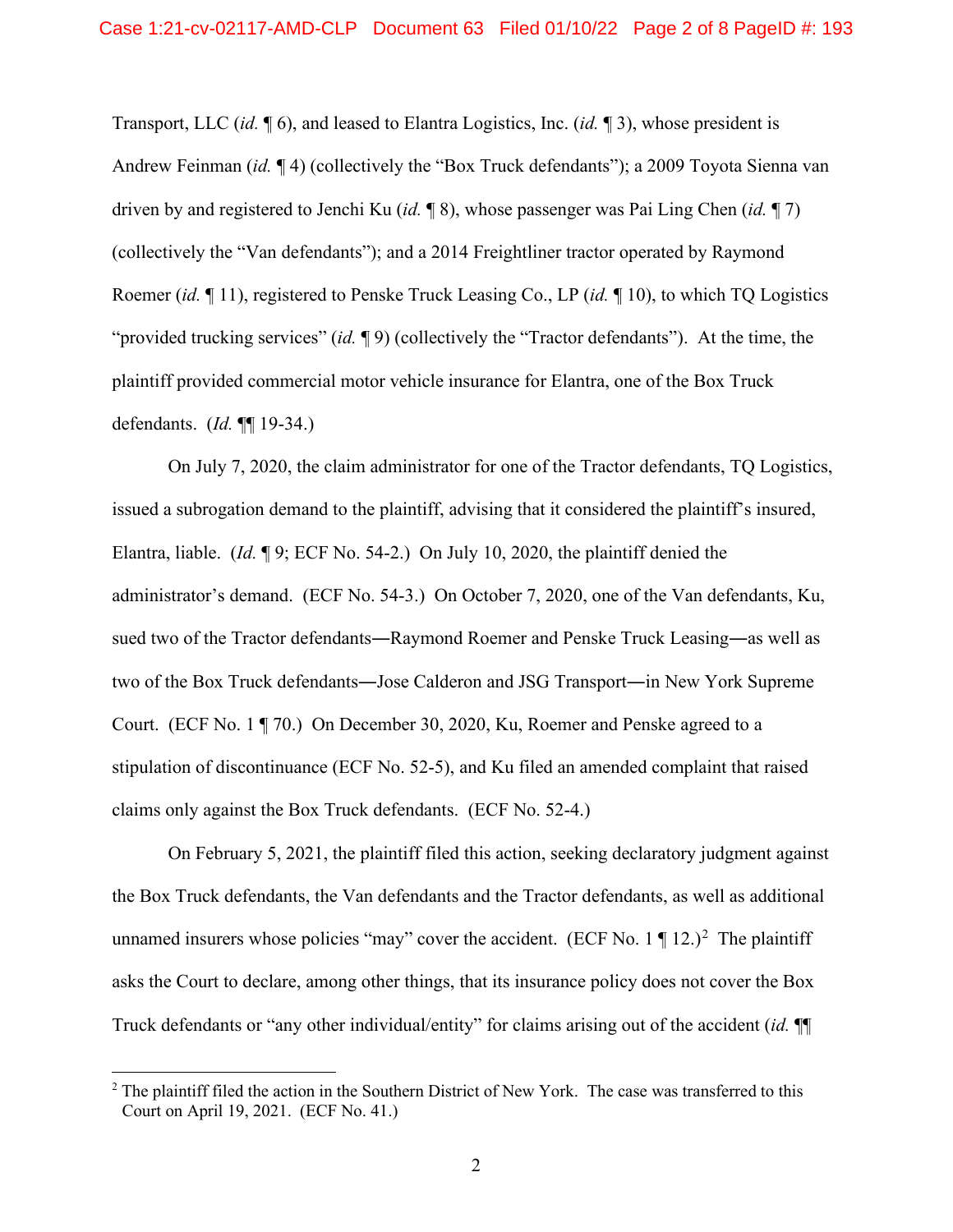75-79), and the plaintiff owes no duty to pay "any judgment recovered [against Elantra] by any claimant resulting from the collision" that was based on "negligence in the operation, maintenance or use of motor vehicles." (*Id.* ¶¶ 82-85; ECF No. 1-1 at 36-37.)

On February 19, 2021, and again on February 22 and February 23, 2021, the Tractor defendants called the plaintiff to explain that they were not "interested parties" to this action. (ECF Nos. 27, 29.) On March 1, 2021, the plaintiff offered to dismiss its action without prejudice against the Tractor defendants if they agreed to be bound by any judgment that might be entered in the case. (*Id.*) The Tractor defendants would not agree, and the plaintiff responded that it would not consent to a stipulation of dismissal without that provision. (*Id.*) At a conference on March 25, 2021, the Honorable John P. Cronan of the Southern District of New York directed the parties to try to resolve their dispute. The plaintiff renewed its offer, which the Tractor defendants again rejected. (ECF No. 34.) On April 14, 2021, Judge Cronan directed the Tractor defendants to file their motion to dismiss; but before the motion was filed, the parties agreed to transfer the case to this District. (ECF Nos. 40, 41.)

On May 28, 2021, the Tractor defendants moved to dismiss the complaint for lack of jurisdiction. (ECF No. 52.)

## **LEGAL STANDARD**

"Determining the existence of subject matter jurisdiction is a threshold inquiry," *Morrison v. Nat'l Australia Bank Ltd.*, 547 F.3d 167, 170 (2d Cir. 2008), *aff'd*, 561 U.S. 247 (2010), and dismissal is proper under Fed. R. Civ. P. 12(b)(1) for lack of subject matter jurisdiction "when the district court lacks the statutory or constitutional power to adjudicate" the claim. *Makarova v. United States*, 201 F.3d 110, 113 (2d Cir. 2000). "A plaintiff asserting subject matter jurisdiction has the burden of proving by a preponderance of the evidence that it exists." *Id.* A court deciding a motion to dismiss pursuant to Rule 12(b)(1) may consider

3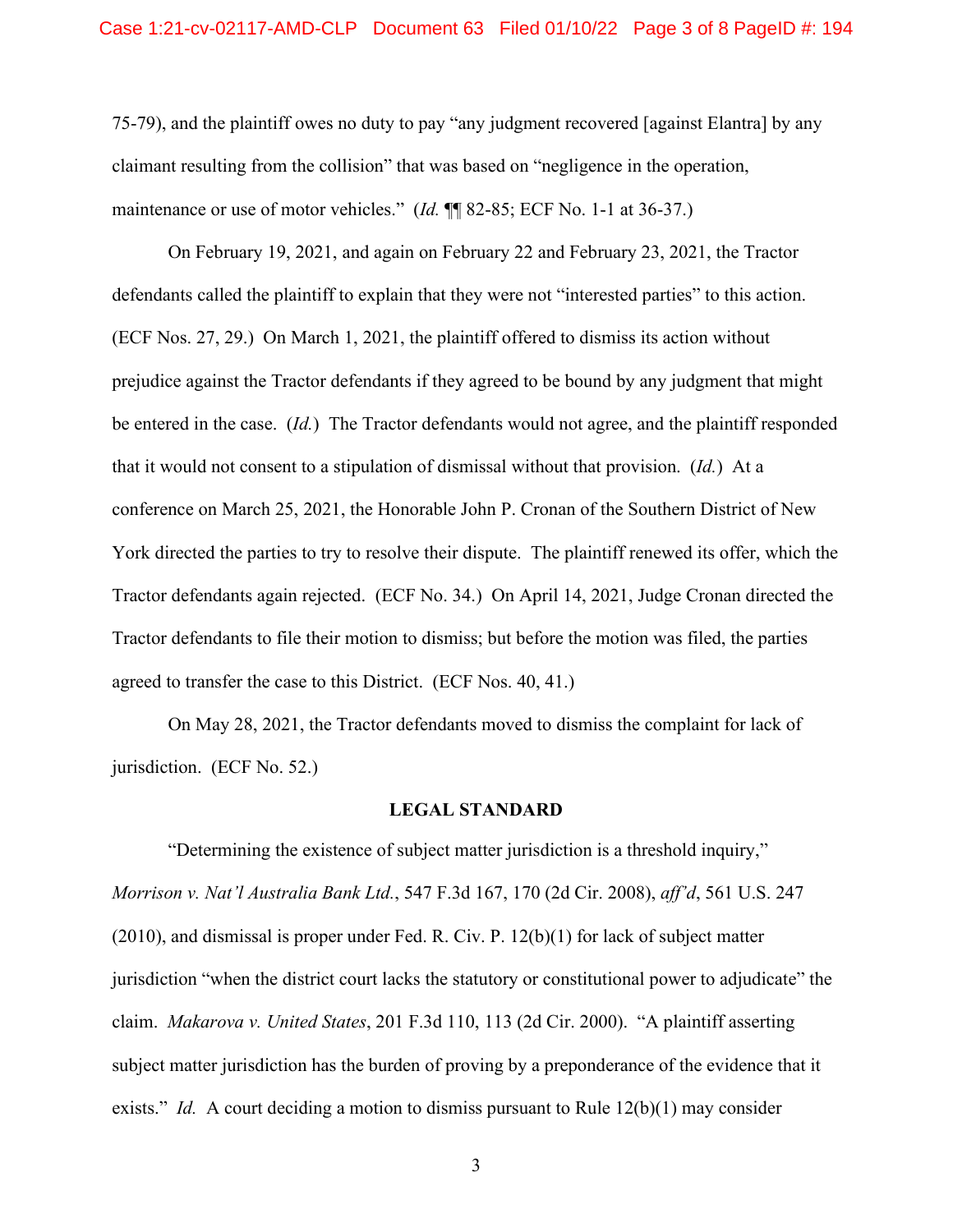evidence outside of the pleadings, *Kamen v. Am. Tel. & Tel. Co.*, 791 F.2d 1006, 1011 (2d Cir. 1986), but must accept all factual allegations in the complaint as true and draw all reasonable inferences in favor of the plaintiff. *Lunney v. United States*, 319 F.3d 550, 554 (2d Cir. 2003).

# **DISCUSSION**

#### I. **Case Or Controversy**

The defendants<sup>3</sup> argue that there is no case or controversy between them and the plaintiff because they are not party to Ku's personal injury suit—they were dismissed from the action before the plaintiff filed its declaratory action. They do not claim an injury in connection with the accident or have any reason "to participate in this action or be forced to be bound by its results." (ECF No. 52-6 at 8-9.) The plaintiff acknowledges that the defendants are not part of the lawsuit that forms the basis for this action, but maintains that the possibility of future litigation establishes subject matter jurisdiction. The plaintiff says that the defendants were named in the police report, that one of the defendants' claim administrators issued a subrogation demand, that the dismissal of the underlying lawsuit was without prejudice and that other parties involved in the accident may yet sue the defendants or seek contribution. (ECF No. 54 at 14-16.)

The subject matter jurisdiction of federal courts extends only to justiciable "Cases" or "Controversies." U.S. Const. art. III, § 2. "In order to qualify as a justiciable 'case or controversy' under Article III, '[t]he controversy must be definite and concrete, touching the legal relations of parties having adverse legal interests.'" *Nike, Inc. v. Already, LLC*, 663 F.3d 89, 94 (2d Cir. 2011) (alteration in original) (quoting *Aetna Life Ins. Co. v. Haworth*, 300 U.S. 227, 240–41 (1937)), *aff'd*, 568 U.S. 85 (2013). "The 'case or controversy' requirement is not

 $3$  To simplify the discussion, I refer to the Tractor defendants—the parties who moved to dismiss—as "the defendants" in this section.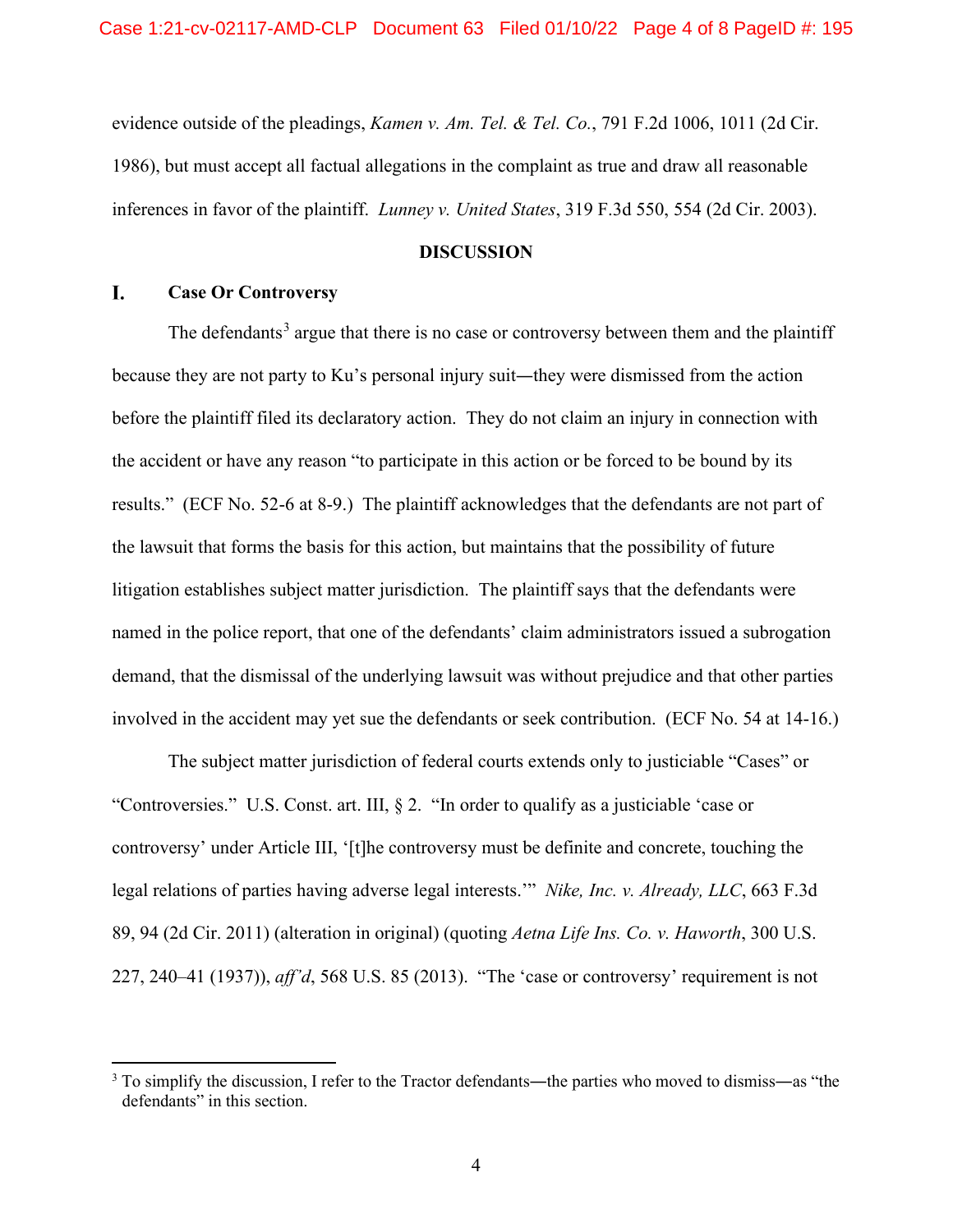satisfied by a 'difference or dispute of a hypothetical or abstract character.'" *Id.* (quoting *Haworth*, 300 U.S. at 240).

The Declaratory Judgment Act does not expand the subject matter jurisdiction of federal courts. *See PDK Labs, Inc. v. Friedlander*, 103 F.3d 1105, 1110 (2d Cir. 1997). The "party seeking a declaratory judgment bears the burden of proving the district court has jurisdiction." *E.R. Squibb & Sons, Inc. v. Lloyd's & Cos.*, 241 F.3d 154, 177 (2d Cir. 2001) (per curiam). The Declaratory Judgment Act permits a district court to "declare the rights and other legal relations" in a "case of actual controversy within its jurisdiction," 28 U.S.C § 2201(a), but "case of actual controversy" means "the type of 'Cases' and 'Controversies' that are justiciable under Article III of the Constitution." *Saleh v. Sulka Trading Ltd.*, 957 F.3d 348, 353 (2d Cir. 2020) (per curiam) (internal quotation marks omitted) (quoting *MedImmune, Inc. v. Genentech, Inc.*, 549 U.S. 118, 127 (2007)).

Insurance coverage litigation "often involves an insurer seeking a coverage declaration based on some future, contingent event." *Scottsdale Ins. Co. v. Jian Li Structure, Inc.*, No. 18- CV-1744, 2020 WL 5622201, at \*5 (E.D.N.Y. Aug. 28, 2020). "Indeed, litigation over insurance coverage has become the paradigm for asserting jurisdiction despite future contingencies that will determine whether a controversy ever actually becomes real." *Associated Indem. Corp. v. Fairchild Indus., Inc.*, 961 F.2d 32, 35 (2d Cir. 1992) (internal quotation marks omitted). "But the fact that 'the liability may be contingent does not necessarily defeat jurisdiction of a declaratory judgment action.'" *Scottsdale*, 2020 WL 5622201, at \*5 (quoting *E.R. Squibb & Sons*, 241 F.3d at 177). Courts in this Circuit consider whether a contingency is "practically likely" to occur for subject matter jurisdiction to exist in a declaratory action. *See Associated Indem.*, 961 F.2d at 35 ("[C]ourts should focus on the practical likelihood that the

5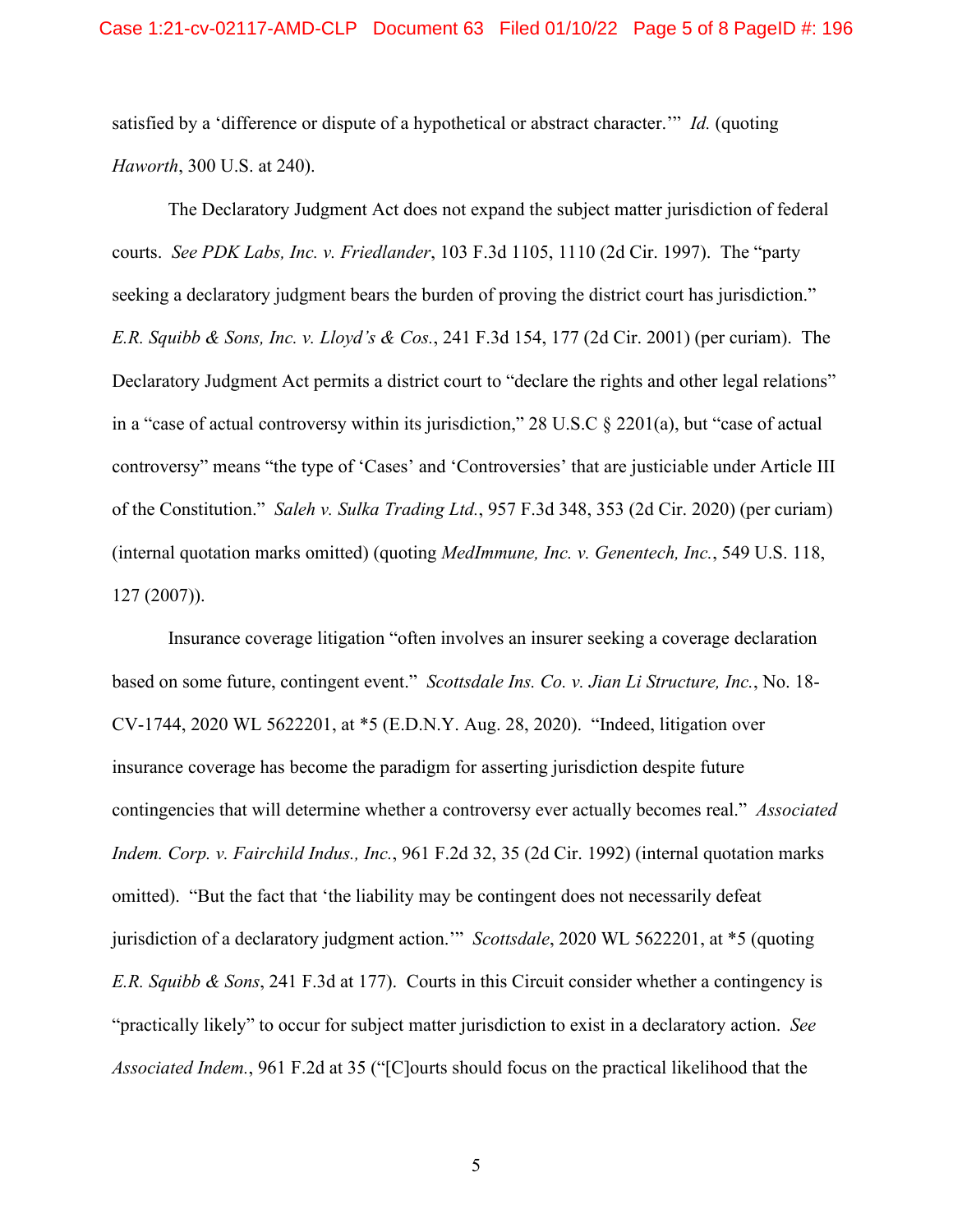contingencies will occur . . . ." (internal quotation marks and citation omitted)). Otherwise, the controversy lacks "sufficient immediacy and reality" to warrant declaratory relief. *In re Prudential Lines, Inc.*, 158 F.3d 65, 70 (2d Cir. 1998) (quoting *Maryland Cas. Co. v. Pacific Coal & Oil Co.*, 312 U.S. 270, 273 (1941)). Where "the remedy sought is a mere declaration of law without implications for practical enforcement upon the parties, the case is properly dismissed." *Mitskovski v. Buffalo & Fort Erie Pub. Bridge Auth.*, 415 F. App'x 264, 267 (2d Cir. 2011) (quoting *Browning Debenture Holders' Comm. v. DASA Corp.*, 524 F.2d 811, 817 (2d Cir. 1975)).

As the plaintiff acknowledges, there is no underlying case that involves the defendants. (ECF No. 54 at 8, 10-11.) The defendants were dismissed from Ku's lawsuit, and the plaintiff does not identify, nor is the Court aware of, another lawsuit involving the defendants that arises out of the accident. The defendants have not asserted claims against any of the parties involved in the accident. Nor has Elantra**―**the plaintiff's insured**―**been found liable. Indeed, no one has been found liable. All that exists outside this action is Ku's pending state suit against Andrew Feinman, Jose Calderon, JSG Transport, LLC and Elantra. The plaintiff argues that there could be litigation involving the defendants, but courts have generally held that "claims for indemnification are unripe until the underlying liability has been established." *Dresser-Rand Co. v. Ingersoll Rand Co. Ltd.*, No. 18-CV-3225, 2020 WL 6822989, at \*4 (S.D.N.Y. Nov. 20, 2020) (citing *Solow Bldg. Co., LLC v. ATC Assocs., Inc.*, 388 F. Supp. 2d 136, 139 (E.D.N.Y. 2005)). Alleging a "merely hypothetical dispute" is "effectively asking the Court to issue an advisory opinion" as to the plaintiff's "obligation to indemnify." *United Fin. Cas. Co. v. Paddon*, 248 F. Supp. 3d 368, 373 (N.D.N.Y. 2017); *cf. U.S. Specialty Ins. Co. v. Nationwide Mut. Ins. Co.*, No. 19-CV-7884, 2020 WL 2489078, at \*4 (S.D.N.Y. May 14, 2020) (finding that the "practical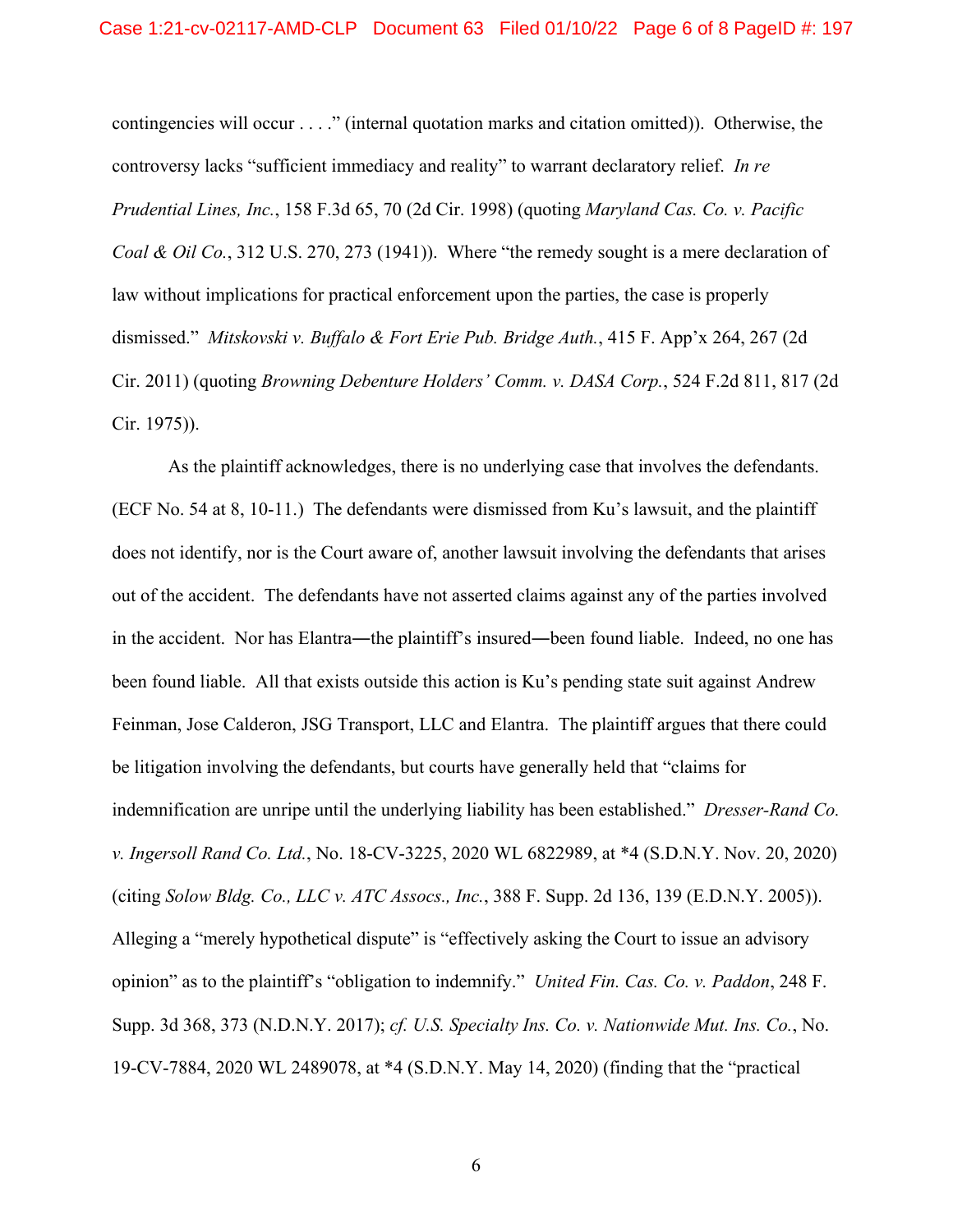likelihood" standard is met because a party is a defendant in an "action in state court that seeks to determine its liability"); *Stoncor Grp., Inc. v. Peerless Ins. Co.*, 322 F. Supp. 3d 505, 511-12 (S.D.N.Y. 2018) (same). "This type of request is not justiciable and does not constitute a case or controversy under the Constitution." *Paddon*, 248 F. Supp. 3d at 373.

The plaintiff suggests that the defendants "have become parties who will be affected by the judgment to be entered in this case" because the claim administrator for one of the defendants "asserted claims against [the plaintiff] and Elantra for damage." (ECF No. 54 at 8.) But "most states prohibit a party injured in a traffic accident from bringing suit solely and directly against the alleged tortfeasor's liability insurer." *Green v. First Liberty Ins. Corp.*, 321 F. Supp. 3d 368, 370 (E.D.N.Y. 2018). While New York has "softened this prohibition on direct actions by permitting a tort victim to sue the alleged tortfeasor's liability insurer, provided that, among other things, the victim first obtains a judgment against the tortfeasor," the defendants have not obtained a judgment. *Id.* "The theoretical possibility of such a future lawsuit, followed by a hypothetical judgment . . . is not enough to create a live case or controversy." *Scottsdale*, 2020 WL 5622201, at \*7 (citing *Am. Exp. Bank Ltd. v. Banco Español de Crédito, S.A.*, 597 F. Supp. 2d 394, 406 (S.D.N.Y. 2009)).

#### II. **Judicial Discretion**

Courts have discretion to determine "whether and when to entertain an action under the Declaratory Judgment Act, even when the suit otherwise satisfies subject matter jurisdictional prerequisites." *Wilton v. Seven Falls Co.*, 515 U.S. 277, 282 (1995). "In order to decide whether to exercise its discretion to hear an action for declaratory judgment, the Second Circuit has instructed a district court to ask: '(1) whether the judgment will serve a useful purpose in clarifying or settling the legal issues involved; and (2) whether a judgment would finalize the

7